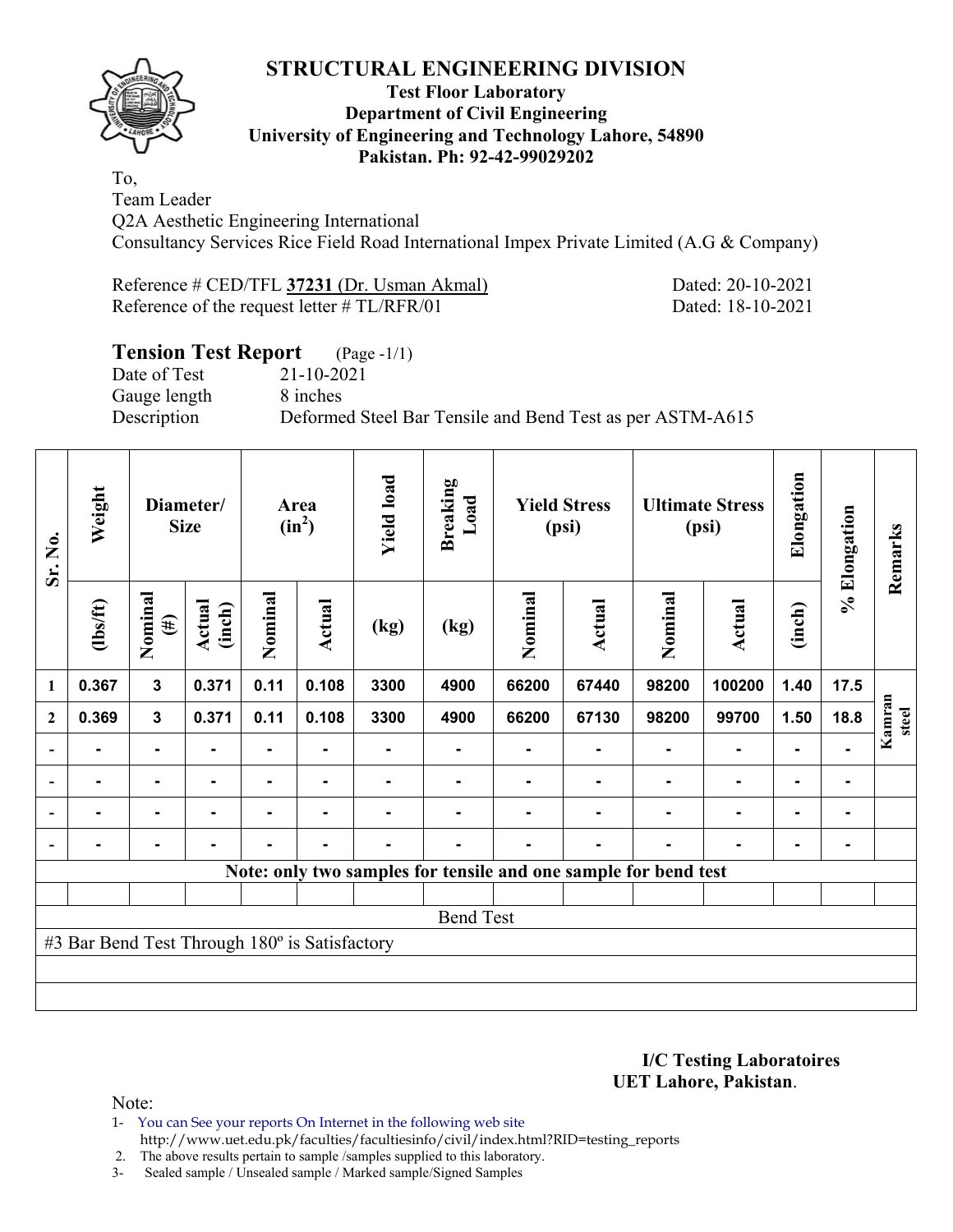

#### **Test Floor Laboratory Department of Civil Engineering University of Engineering and Technology Lahore, 54890 Pakistan. Ph: 92-42-99029202**

To, Sub Divisional Officer Highway Sub Division Nankana Sahib (Rehabilitation / Construction of Metailed Road (T.S.T) from Habokey Bala to District Boundary Nankana Sahib Length 2.40 km in District Nankana Sahib)

Reference # CED/TFL **37232** (Dr. Usman Akmal) Dated: 20-10-2021 Reference of the request letter # 1420/M/CB Dated: 07-10-2021

|            | <b>Tension Test Report</b> |                        |      |                                       | $(Page - 1/1)$                                            |                 |      |                              |  |                                 |          |  |
|------------|----------------------------|------------------------|------|---------------------------------------|-----------------------------------------------------------|-----------------|------|------------------------------|--|---------------------------------|----------|--|
|            | Date of Test               |                        |      | 21-10-2021                            |                                                           |                 |      |                              |  |                                 |          |  |
|            | Gauge length               |                        |      | 8 inches                              |                                                           |                 |      |                              |  |                                 |          |  |
|            | Description                |                        |      |                                       | Deformed Steel Bar Tensile and Bend Test as per ASTM-A615 |                 |      |                              |  |                                 |          |  |
| Weight     | Diameter/<br><b>Size</b>   |                        |      | <b>Yield load</b><br>Area<br>$(in^2)$ |                                                           | Breaking<br>oad |      | <b>Yield Stress</b><br>(psi) |  | <b>Ultimate Stress</b><br>(psi) | Elongati |  |
| $s$ $f(t)$ | nina<br>#                  | $\widehat{\mathsf{e}}$ | nina | tual                                  | $(l_{\alpha})$                                            | $(l_{\alpha})$  | aina | a                            |  |                                 |          |  |

| Sr. No.        | Weigl                                         | Diameter/<br><b>Size</b> |                  | Area<br>$(in^2)$ |               | <b>Yield</b> l | <b>Breaki</b><br>$\mathbf{L}\mathbf{oa}$ | <b>Yield Stress</b><br>(psi)                                    |               | <b>Ultimate Stress</b><br>(psi) |               | Elongat | % Elongation   | Remarks |
|----------------|-----------------------------------------------|--------------------------|------------------|------------------|---------------|----------------|------------------------------------------|-----------------------------------------------------------------|---------------|---------------------------------|---------------|---------|----------------|---------|
|                | $\frac{2}{10}$                                | Nominal<br>$(\#)$        | Actual<br>(inch) | Nominal          | <b>Actual</b> | (kg)           | (kg)                                     | Nominal                                                         | <b>Actual</b> | Nominal                         | <b>Actual</b> | (inch)  |                |         |
| $\mathbf{1}$   | 0.368                                         | $\mathbf{3}$             | 0.371            | 0.11             | 0.108         | 3700           | 5000                                     | 74200                                                           | 75480         | 100200                          | 102000        | 0.90    | 11.3           |         |
| $\overline{2}$ | 0.367                                         | $\mathbf 3$              | 0.371            | 0.11             | 0.108         | 3900           | 5100                                     | 78200                                                           | 79640         | 102200                          | 104200        | 1.10    | 13.8           |         |
|                |                                               | ۰                        |                  | ۰                |               |                |                                          |                                                                 |               |                                 |               |         | $\blacksquare$ |         |
|                |                                               |                          |                  | $\blacksquare$   |               |                |                                          |                                                                 |               |                                 |               |         |                |         |
|                |                                               |                          |                  |                  |               |                |                                          |                                                                 |               |                                 |               |         |                |         |
|                |                                               |                          |                  |                  |               |                |                                          |                                                                 |               |                                 |               |         |                |         |
|                |                                               |                          |                  |                  |               |                |                                          | Note: only two samples for tensile and one sample for bend test |               |                                 |               |         |                |         |
|                |                                               |                          |                  |                  |               |                |                                          |                                                                 |               |                                 |               |         |                |         |
|                |                                               |                          |                  |                  |               |                | <b>Bend Test</b>                         |                                                                 |               |                                 |               |         |                |         |
|                | #3 Bar Bend Test Through 180° is Satisfactory |                          |                  |                  |               |                |                                          |                                                                 |               |                                 |               |         |                |         |
|                |                                               |                          |                  |                  |               |                |                                          |                                                                 |               |                                 |               |         |                |         |
|                |                                               |                          |                  |                  |               |                |                                          |                                                                 |               |                                 |               |         |                |         |

**I/C Testing Laboratoires UET Lahore, Pakistan**.

Note:

- 1- You can See your reports On Internet in the following web site http://www.uet.edu.pk/faculties/facultiesinfo/civil/index.html?RID=testing\_reports
- 2. The above results pertain to sample /samples supplied to this laboratory.
- 3- Sealed sample / Unsealed sample / Marked sample/Signed Samples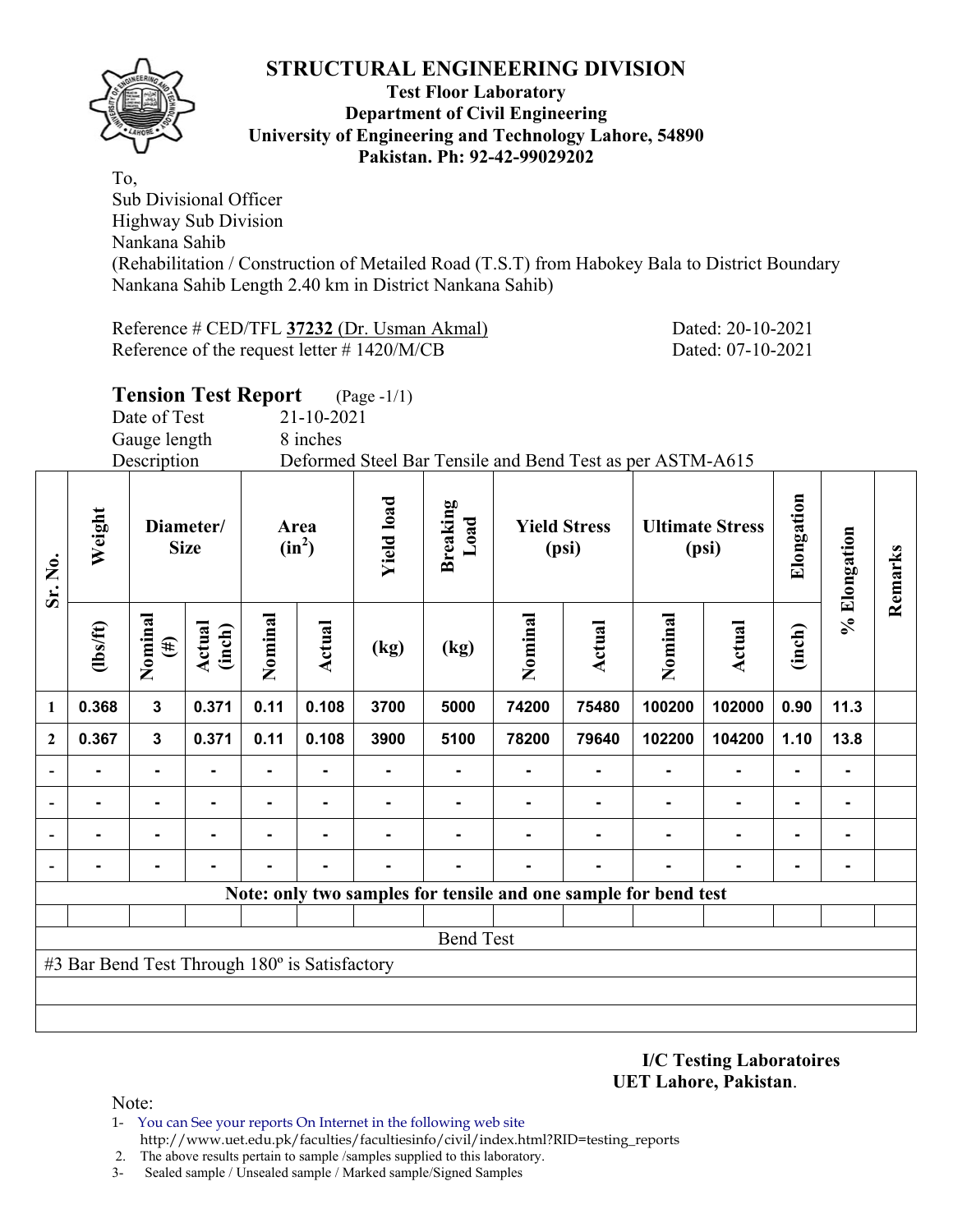

#### **Test Floor Laboratory Department of Civil Engineering University of Engineering and Technology Lahore, 54890 Pakistan. Ph: 92-42-99029202**

To, Sub Divisional Officer Building Sub Division Pattoki (Construction of 02-Nos. Sdditional Class Rooms at Govt. Boys Elementary School Kot Sardar Kahan (Akbarabad) Tehsil Pattoki District Kasur)

Reference # CED/TFL **37234** (Dr. Usman Akmal) Dated: 20-10-2021 Reference of the request letter # 711/P Dated: 15-10-2021

**Remarks** 

Remarks

|                              |          |                                    | <b>Tension Test Report</b> |                  |            | $(Page - 1/1)$    |                                                  |                              |        |                |                                 |                |              |  |  |
|------------------------------|----------|------------------------------------|----------------------------|------------------|------------|-------------------|--------------------------------------------------|------------------------------|--------|----------------|---------------------------------|----------------|--------------|--|--|
|                              |          | Date of Test                       |                            |                  | 21-10-2021 |                   |                                                  |                              |        |                |                                 |                |              |  |  |
|                              |          | Gauge length                       |                            |                  | 8 inches   |                   |                                                  |                              |        |                |                                 |                |              |  |  |
|                              |          | Description                        |                            |                  |            |                   | Deformed Steel Bar Tensile Test as per ASTM-A615 |                              |        |                |                                 |                |              |  |  |
| Sr. No.                      | Weight   | Diameter/<br><b>Size</b><br>(inch) |                            | Area<br>$(in^2)$ |            | <b>Yield load</b> | Breaking<br>Load                                 | <b>Yield Stress</b><br>(psi) |        |                | <b>Ultimate Stress</b><br>(psi) | Elongation     | % Elongation |  |  |
|                              | (1bs/ft) | Nominal                            | Actual                     | Nominal          | Actual     | (kg)              | (kg)                                             | Nominal                      | Actual | Nominal        | Actual                          | (inch)         |              |  |  |
| $\mathbf{1}$                 | 0.401    | 3/8                                | 0.387                      | 0.11             | 0.118      | 3300              | 4900                                             | 66200                        | 61730  | 98200          | 91700                           | 0.90           | 11.3         |  |  |
| $\boldsymbol{2}$             | 0.389    | 3/8                                | 0.382                      | 0.11             | 0.114      | 3500              | 5300                                             | 70200                        | 67480  | 106200         | 102200                          | 0.90           | 11.3         |  |  |
| $\qquad \qquad \blacksquare$ |          | ۰                                  |                            | ۰                |            |                   | $\blacksquare$                                   |                              |        | $\blacksquare$ |                                 | $\blacksquare$ |              |  |  |
| $\overline{\phantom{a}}$     |          | $\blacksquare$                     | ۰.                         | ۰                | -          |                   | $\blacksquare$                                   |                              |        | ۰              |                                 | -              |              |  |  |
| $\blacksquare$               |          | ۰.                                 |                            | $\blacksquare$   |            |                   | $\blacksquare$                                   |                              |        | $\blacksquare$ |                                 |                |              |  |  |
|                              |          |                                    |                            |                  |            |                   | $\blacksquare$                                   |                              |        | ٠              |                                 |                |              |  |  |
|                              |          |                                    |                            |                  |            |                   | Note: only two samples for tensile test          |                              |        |                |                                 |                |              |  |  |
|                              |          |                                    |                            |                  |            |                   | <b>Bend Test</b>                                 |                              |        |                |                                 |                |              |  |  |
|                              |          |                                    |                            |                  |            |                   |                                                  |                              |        |                |                                 |                |              |  |  |
|                              |          |                                    |                            |                  |            |                   |                                                  |                              |        |                |                                 |                |              |  |  |

**I/C Testing Laboratoires UET Lahore, Pakistan**.

Note:

- 1- You can See your reports On Internet in the following web site http://www.uet.edu.pk/faculties/facultiesinfo/civil/index.html?RID=testing\_reports
- 2. The above results pertain to sample /samples supplied to this laboratory.
- 3- Sealed sample / Unsealed sample / Marked sample/Signed Samples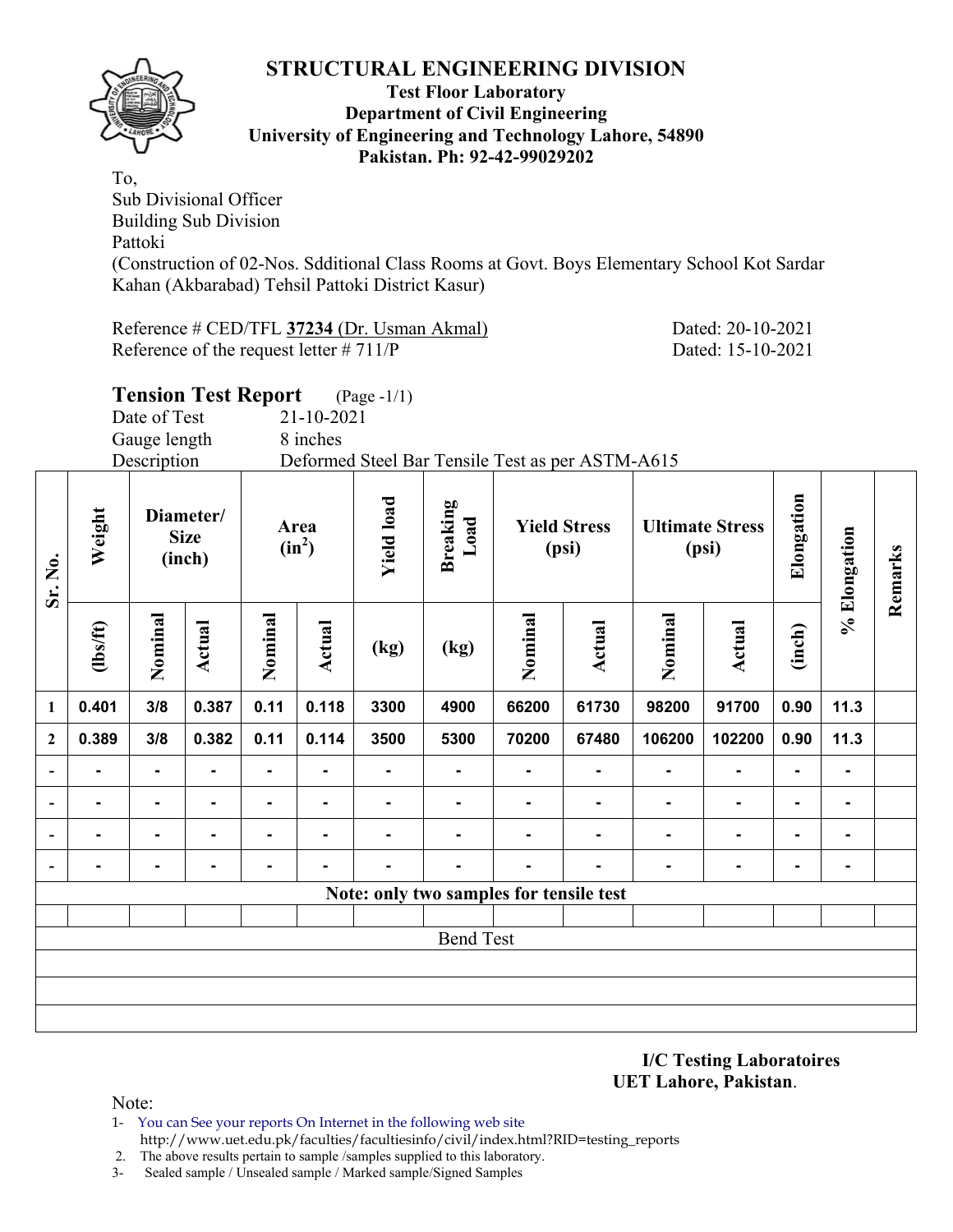

### **Test Floor Laboratory Department of Civil Engineering University of Engineering and Technology Lahore, 54890 Pakistan. Ph: 92-42-99029202**

To, Resident Engineer NESPAK Construction of Underpass at Ghulab Davi Hospital and Additional Lanes on Lahore Bridge

| Reference # CED/TFL 37235 (Dr. Usman Akmal)                |  |
|------------------------------------------------------------|--|
| Reference of the request letter $\# 3772/103/GD/RE/05/122$ |  |

Dated: 20-10-2021 Dated: 16-10-2021

# **Tension Test Report** (Page -1/1)

Date of Test 21-10-2021 Gauge length 8 inches

Description Deformed Steel Bar Tensile and Bend Test as per ASTM-A615

| Sr. No.                 | Weight                                                | Diameter/<br><b>Size</b> |                  | Area<br>$(in^2)$ |        | <b>Yield load</b> | <b>Breaking</b><br>Load | <b>Yield Stress</b><br>(psi) |        | <b>Ultimate Stress</b><br>(psi)                                   |               | Elongation     | % Elongation | Remarks         |
|-------------------------|-------------------------------------------------------|--------------------------|------------------|------------------|--------|-------------------|-------------------------|------------------------------|--------|-------------------------------------------------------------------|---------------|----------------|--------------|-----------------|
|                         | $\frac{2}{10}$                                        | Nominal<br>$(\#)$        | Actual<br>(inch) | Nominal          | Actual | (kg)              | (kg)                    | Nominal                      | Actual | Nominal                                                           | <b>Actual</b> | (inch)         |              |                 |
| 1                       | 0.380                                                 | $\mathbf{3}$             | 0.377            | 0.11             | 0.112  | 3500              | 5100                    | 70200                        | 69090  | 102200                                                            | 100700        | 1.30           | 16.3         |                 |
| $\boldsymbol{2}$        | 0.380                                                 | $\overline{\mathbf{3}}$  | 0.377            | 0.11             | 0.112  | 3500              | 5100                    | 70200                        | 69120  | 102200                                                            | 100800        | 1.40           | 17.5         | Kamran<br>steel |
| 3                       | 4.305                                                 | 10                       | 1.269            | 1.27             | 1.266  | 40000             | 56600                   | 69500                        | 69670  | 98300                                                             | 98600         | 1.30           | 16.3         |                 |
| $\overline{\mathbf{4}}$ | 4.307                                                 | 10                       | 1.270            | 1.27             | 1.266  | 40000             | 57000                   | 69500                        | 69650  | 99000                                                             | 99300         | 1.50           | 18.8         |                 |
|                         |                                                       | $\blacksquare$           |                  | Ξ.               |        |                   |                         |                              |        |                                                                   |               | $\blacksquare$ |              |                 |
|                         |                                                       | ۰                        |                  |                  |        |                   |                         |                              |        |                                                                   |               |                |              |                 |
|                         |                                                       |                          |                  |                  |        |                   |                         |                              |        | Note: only four samples for tensile and two samples for bend test |               |                |              |                 |
|                         |                                                       |                          |                  |                  |        |                   |                         |                              |        |                                                                   |               |                |              |                 |
|                         |                                                       |                          |                  |                  |        |                   | <b>Bend Test</b>        |                              |        |                                                                   |               |                |              |                 |
|                         | #3 Bar Bend Test Through 180° is Satisfactory         |                          |                  |                  |        |                   |                         |                              |        |                                                                   |               |                |              |                 |
|                         | #10 Bar Bend Test Through $180^\circ$ is Satisfactory |                          |                  |                  |        |                   |                         |                              |        |                                                                   |               |                |              |                 |
|                         |                                                       |                          |                  |                  |        |                   |                         |                              |        |                                                                   |               |                |              |                 |

**I/C Testing Laboratoires UET Lahore, Pakistan**.

Note:

- 1- You can See your reports On Internet in the following web site
- http://www.uet.edu.pk/faculties/facultiesinfo/civil/index.html?RID=testing\_reports
- 2. The above results pertain to sample /samples supplied to this laboratory.
- 3- Sealed sample / Unsealed sample / Marked sample/Signed Samples